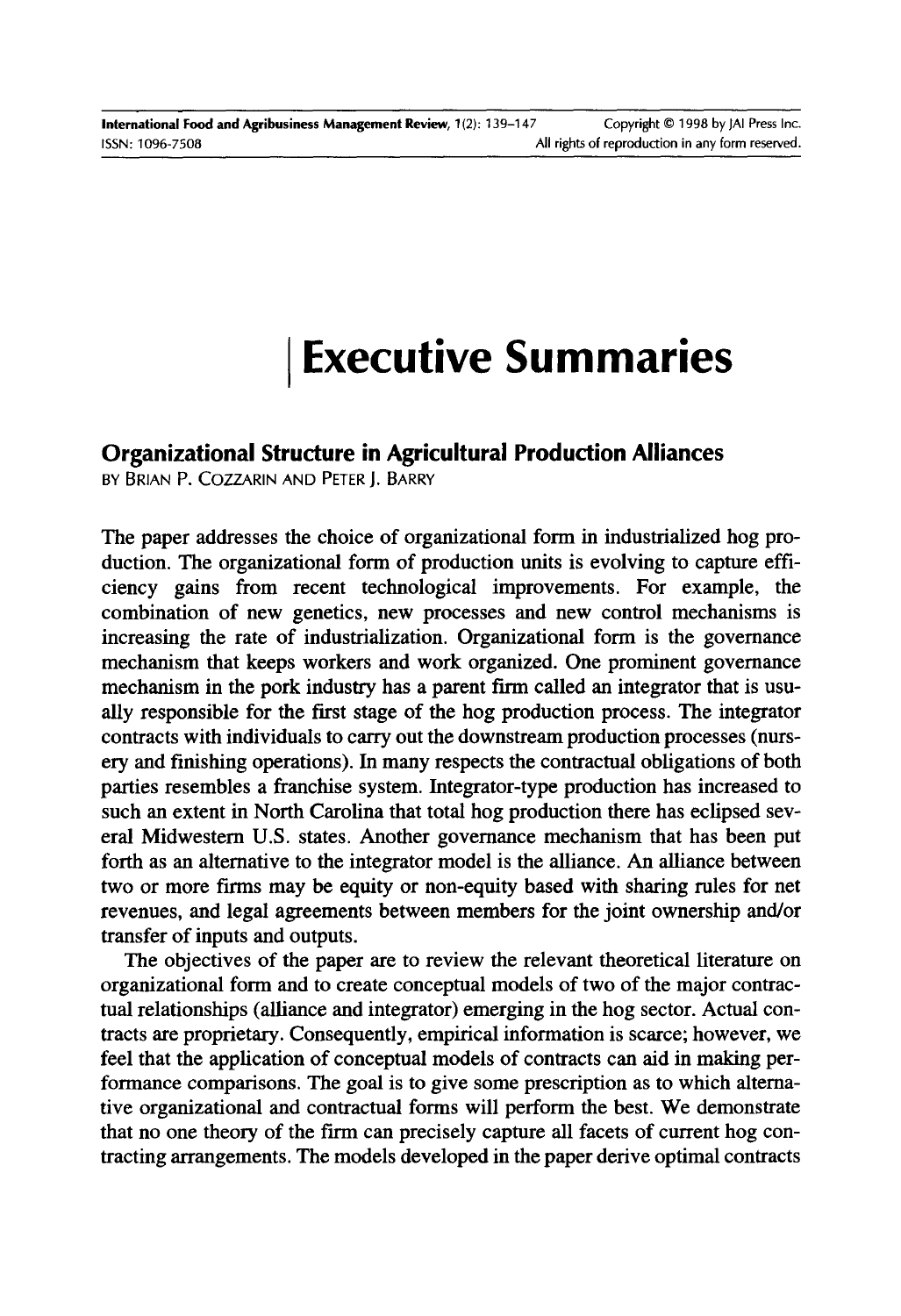and show that an integrator organizational form (one party as residual claimant) may have important efficiency advantages over an alliance.

### **Developments in Brazilian Food Safety Policy**

BY ELISABETE \$ALAY AND JULIE A. CASWELL

What are the principal public food safety programs in Brazil and how have these programs been developing during the 1990s? In what ways are food safety policies for domestically-consumed and exported products similar or different?

Brazil is an important case study of food safety policies because it is classified as a developing country and has the eighth largest economy in the world in terms of Gross Domestic Product. Here we analyze the principal public food safety programs in Brazil under the responsibility of the Ministries of Health and of Agriculture and Supply. We also discuss government initiatives in other types of quality certification, especially the emphasis of the Ministry of Commercial Industry and Tourism on ISO 9000 certification, and the development of consumer protection and education programs. We compare food safety standards and enforcement for the domestic, import, and export markets.

Analysis of the policy and quality management initiatives of the Brazilian government shows that recent activities are more strongly oriented toward assuring access to international markets than to assuring the safety of food sold in domestic markets. Overall, there is a lack of implementation of basic elements necessary for effective control of health and hygiene standards for food sold within Brazil. In contrast, safety assurance programs are being modernized more quickly for exports.

The export orientation of the Brazilian food safety authorities has important implications for agribusiness finns operating in Brazil. In the near future, developmerits in Brazil's food safety policy are likely to continue to emphasize quality assurance for the export market. However, consumer awareness and consumer protection activities are increasing within the Brazilian economy, often with government support. In the long run, this may result in more regulatory emphasis on domestic food safety assurance.

## **Grain Producers' Attitude to New Forms of Supply Chain Coordination**

BY YANN DUVAL AND ARLO BIERE

The major ongoing institutional change in agriculture has been the adoption of new forms of vertical coordination to replace the traditional commodity marketing sys-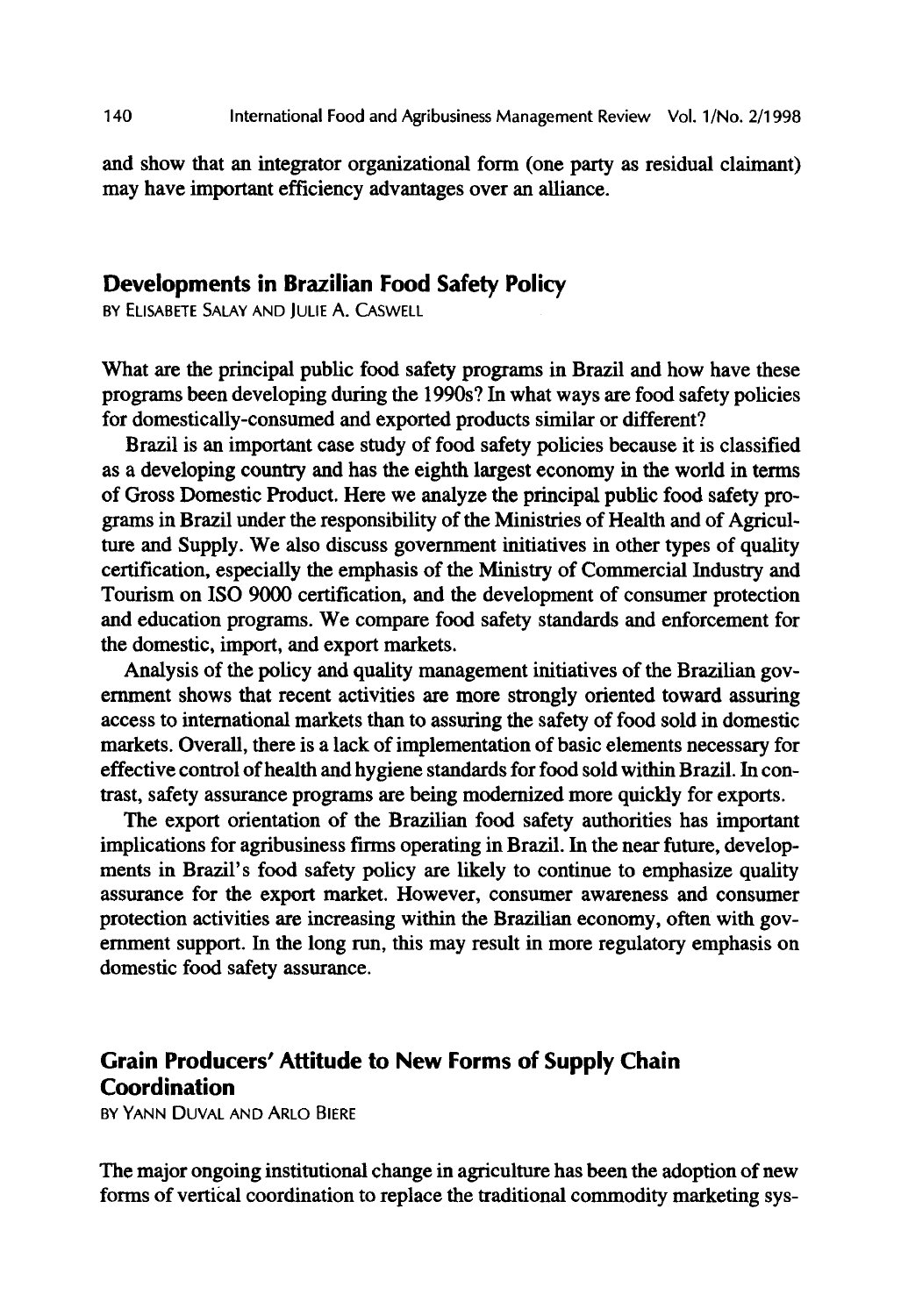tem. Although the traditional commodity market remains dominant in the grains industry, technological development are adding pressure for increased reliance on other forms of coordination. Farmers appear to be resistant to abandoning the open market. This study investigates grain producers' attitudes, knowledge and preferences concerning the use of new forms of vertical coordination. The findings will allow the supply chain participants to improve coordination and design more efficient contractual arrangements and marketing agreements.

In this paper we provide insight on grain producers' attitudes by analyzing two populations of wheat growers: (1) members of the American White Wheat Producers Association (AWWPA) growing an identity- preserved white wheat under contract for the association and (2) Kansas wheat growers not producing for AWWPA. Two surveys instrument were designed to allow for comparison of the results between the two populations. Responses were analyzed using descriptive statistics and regression techniques.

We find that AWWPA members were significantly younger and had higher net income than nonmembers. They also managed larger farms and were more specialized in crop production. Finally, they had a proactive attitude towards new market opportunities. Most nonmembers said they did not produce because they had not been contacted. Search and information cost may keep some operators from considering new arrangements and new behaviors. Nonmembers strongly preferred not to produce under contract and were less inclined to give up the freedom associated with using the commodity market. Nonmembers also appeared to be concerned about the risk of failure of the cooperative organizing the supply chain, the productivity of the wheat varieties, and the risk of failing the quality controls. Seventeen percent of the nonmembers did not want to change current practices. Regardless of the group, producers inclined to consider white wheat production tended to be willing to produce under contract, had higher incomes, had fanned for fewer years and had prior membership in a cooperative.

This study shows that a majority of wheat growers seems to be open to the idea of producing identity-preserved grains under contract and with a guaranteed premium. However, designing a mechanism that attracts producers may be more complex than expected. Identity-preserved production is perceived as constraining by the producers. Eliminating all unnecessary constraints in the production agreement would lower growers' resistance. A strong sales force is needed to get producers to commit. Developing personal contacts with farmers may be necessary. Producers' risk need to be well appreciated and a significant risk premium may be necessary to get substantial commitment from farmers. Large and experienced agribusinesses with intangible capital may be able to lower significantly the perceived risk. Education may help reduce producers' risk perception and improve farmers' ability to see institutional change in agriculture as an opportunity rather than a constraint.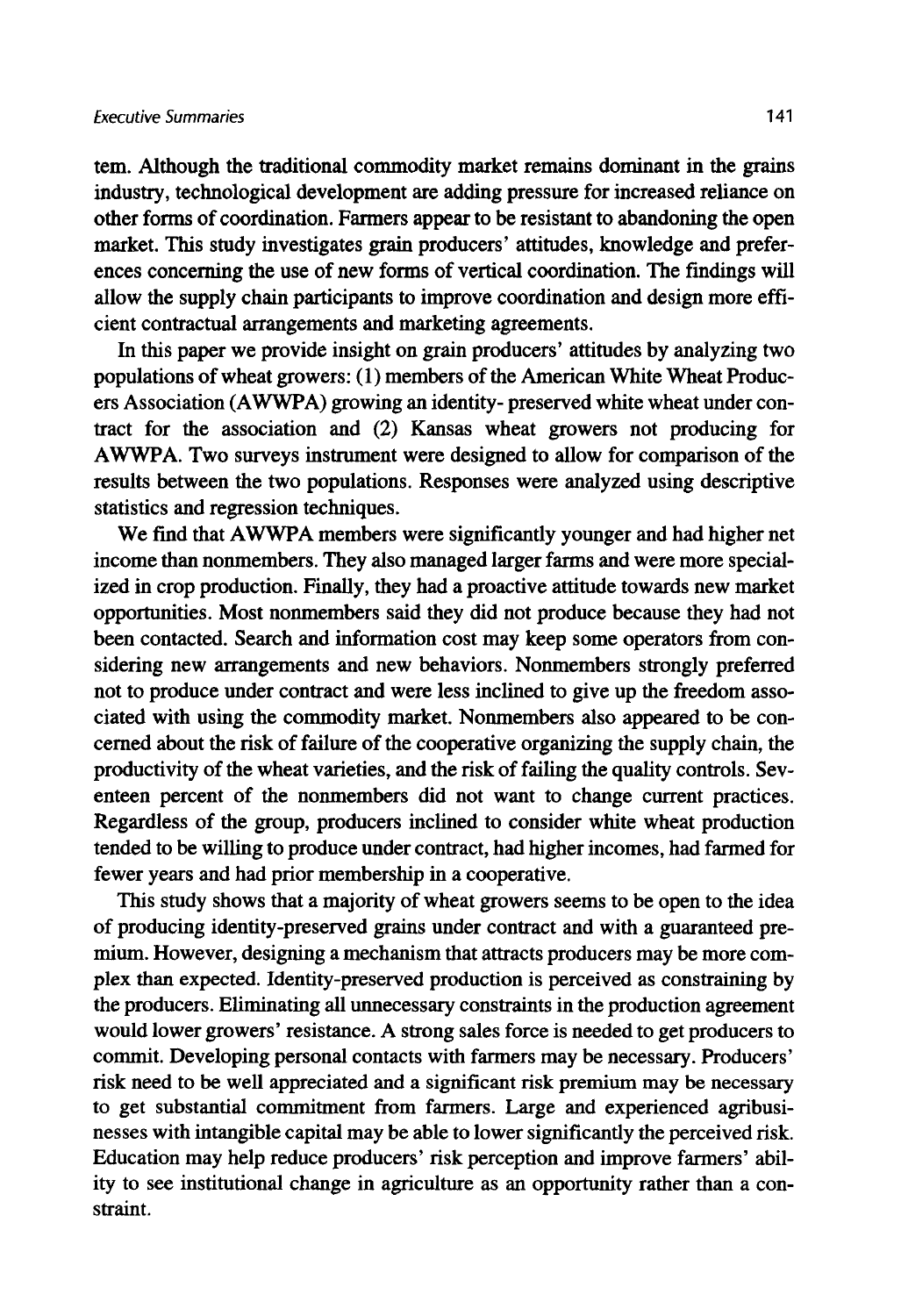# **Organization of New Product Development in Thailand' Food Processing Industry**

BY PRIsANA SUwANNAPORN AND MARK SPEEcE

Increasing consumer sophistication and the growth of MNC brands in Thailand have put pressure on the Thai food industry to innovate, as new products become a key source of competitive advantage. This paper examines the new product development (NPD) process in the Thai food processing industry, comparing how Thai companies manage the process to how it works in local branches of major MNCs. In-depth interviews were conducted in ten Thai food companies, five MNCs operating in Thailand, and a major government research institute with strong involvement in food products. (For comparison, two major food companies in Taiwan were also interviewed, but they operated NPD very similarly to major MNCs.) The MNCs all market their own branded consumer food products, as do most of the Thai companies. Some of the Thai companies mainly market their branded products to food service and catering customers, and some manufacture to specification for OEM customers. R&D managers, marketing managers, and manufacturing managers were the people usually interviewed, but sometimes also CEOs or other top management.

Results show that radical innovations are rare in Thai companies, which mainly aim for minor or incremental changes in products. MNCs may also do only such simple NPD within Thailand, but they have access to new products developed worldwide by the MNC. R&D within the region can be used to localize products. NPD is organized differently depending on whether the process is led mainly by marketing, by manufacturing, or by top management. Thai companies are more likely to have top management dominated NPD, which can sometimes bring advantage if quick market response is required. However, in larger Thai companies organization of NPD often looks more line that in MNCs, particularly the stronger role of marketing in the process. Organization also depends on whether typical life cycles of products are short or long, with marketing led NPD seeming to work better for short life cycle products. Better implementation of NPD for Thai food manufacturers will need to focus on issues related to project team structure and organization, internal linkage across R&D projects, and information flow among R&D, marketing, manufacturing, and external interface with suppliers and customers.

#### **Liberalization of the Taiwan Wheat Milling Industry**

BY KYLE W. STIEGERT AND HSING MING PENG

The Taiwan wheat milling industry is currently in a state of severe overcapacity, which was brought about by over 40 years of import quotas, government control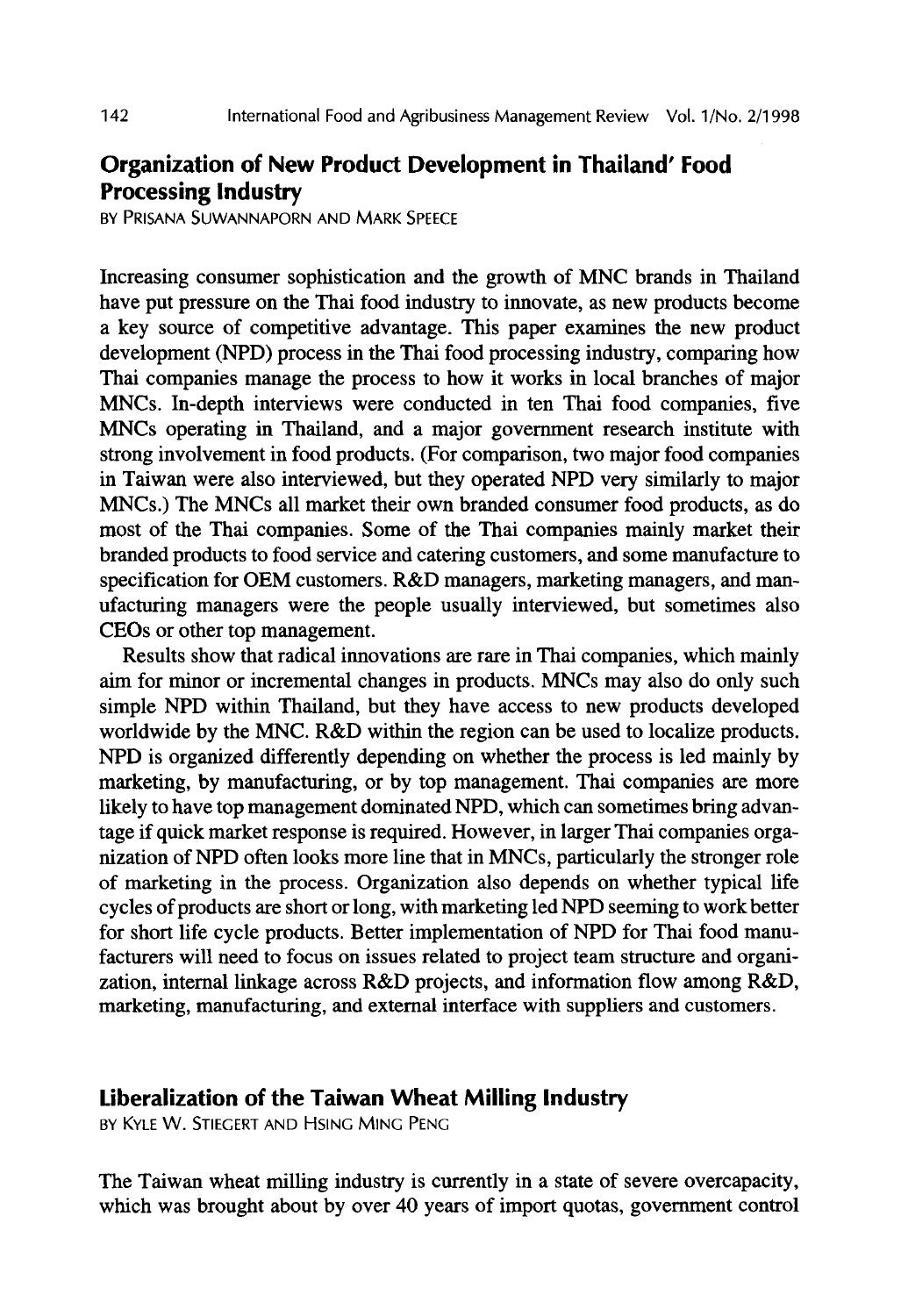of wheat purchasing activities, and capacity-based wheat allocation policies. From 1993-1996, these policies were eliminated. Significant structural adjustments are anticipated in the years ahead. As the move to a free market progresses, elimination of excess capacity will come about through lower flour prices, firm exit, and perhaps increased flour exports. Mills that increase their market share using innovative marketing strategies will lower their cost of production and cause other, less aggressive mills, to lose market share, raise costs and eventually exit the industry. The new competitive conditions will require that mills purchase wheat that can be most efficiently milled while still providing the necessary flour quality for downstream contracts. We examined the potential for these structural changes to affect the market share of the three principal wheat exporters into Taiwan: U.S., Canada, and Australia. The cost minimizing formula for a representative mill producing bread flour was composed of 44% U.S., 31% Australian, and 25% Canadian, which is quite different from the formulas used in the pre-liberalized period. The quality sensitivity analysis indicated that the market share for Australia tended to increase as quality requirements increased. Canadian wheat tended to lose market share as quality requirements increased, and market share of wheat from the U.S. tended to be stable across a wide range of quality specifications.

## **Analyzing Agribusiness Competitiveness: The Case of the United States Sugar Industry**

**BY P. LYNN KENNEDY, R. WES HARRISON, AND MARIO A. PIEDRA** 

The competitive position of various regions and sectors of the United States sugar industry are examined in this paper. An analytical framework to describe the impact of the sources that influence competitiveness in the sugar industry is developed, and several indicators of competitiveness are also identified. There are a number of technological and economic factors that influence a firm or industry's competitiveness. These factors can be grouped into two categories: those that affect relative cost of production and those that affect quality, or perceived quality, of the product and/or business enterprise. As the firm gains advantage in the various sources of competitiveness, relative market share and profits increase. In situations where a firm is able to decrease production costs or improve its products relative to other firms in the industry, market share will increase. The paper utilizes this framework in order to determine the competitive position of four sugarcane states and sugarbeet sector.

One significant implication of this study relates to the lowering of the U.S. sugar protection through the GATT/WTO. When sugar protection levels are reduced by the year 2000, the average U.S. domestic price will drop and profit margins within the U.S. industry will also decline. This raises questions regarding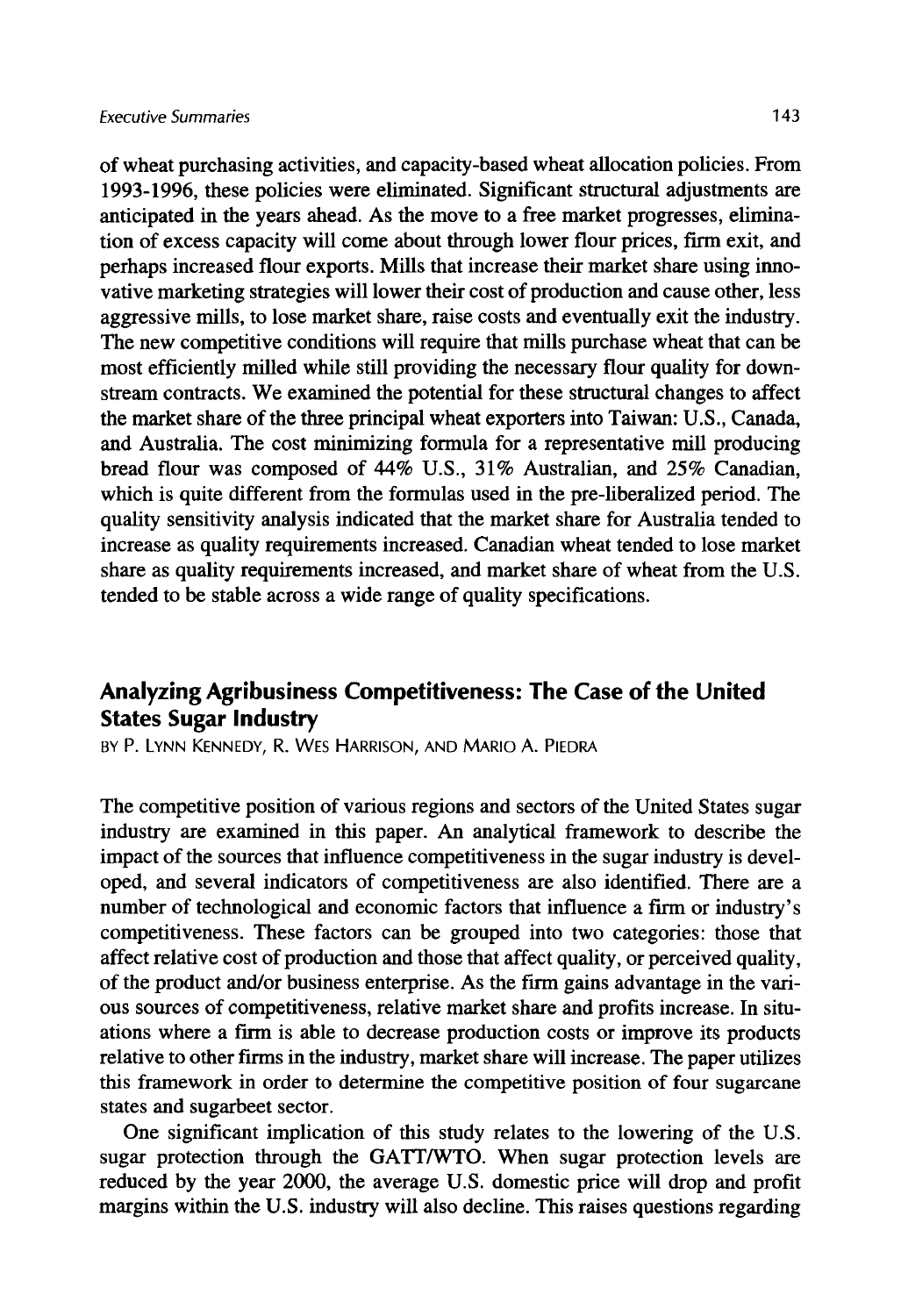the viability of sugar production in certain regions. Therefore, if sugar producing regions in the United States are to remain competitive in this new policy environment, they must maintain and enhance their ability to produce sugar at costs competitive with the rest of the world. This is critical for both the production and processing sectors.

The results of this research provide information that can be utilized in the development of state and/or regional strategic competitiveness plans. For example, this analysis indicates that some states could strategically position themselves by directing resources toward enhancing the cost-competitiveness of the sugar processing sector. Furthermore, this analysis offers implications for both agricultural producers and agribusiness processors regarding business structure. Producers and processors must evaluate opportunities to attain economies of size within the industry. For example, sugar producers should consider possibilities of forming new processing cooperatives and/or merging existing cooperatives in order to gain economies of size in the processing sector, thereby decreasing costs and ensuring the overall viability of the sugar production sector in their region.

By becoming party to international agricultural trade agreements, countries are now limited regarding the type and amount of agricultural protection available to support the agricultural sector. Policy-makers are concerned with developing competitiveness at the national, regional, state, or local levels, providing profits to producers and agribusiness, and providing the consumer with an affordable supply of high quality sugar with a minimal amount of government expenditure. Given the new constraints to the policy process, we suggest strategic plans be developed based on the relative levels of competitiveness identified in this paper.

# **The Development of a Mentor Program to Foster Career Management**

BY GREGORY A. BAKER

The Mentor Program described in this article pairs students pursuing the MBA in Agribusiness degree through the Institute of Agribusiness at Santa Clara University with senior managers in the food and agribusiness industries. All first year students are encouraged to participate in the Program. Mentors are selected to match the interests of the participating students, based on factors including, industry and functional area expertise, and years of business experience.

The Mentor Program was structured to include the following activities: a visit by the student to the mentor's organization, frequent contact between the student and mentor, an internship, career counseling, and advice in obtaining full-time employment. Both the author's experience and the results of a survey of participants in the program indicated that the program has been successful. The great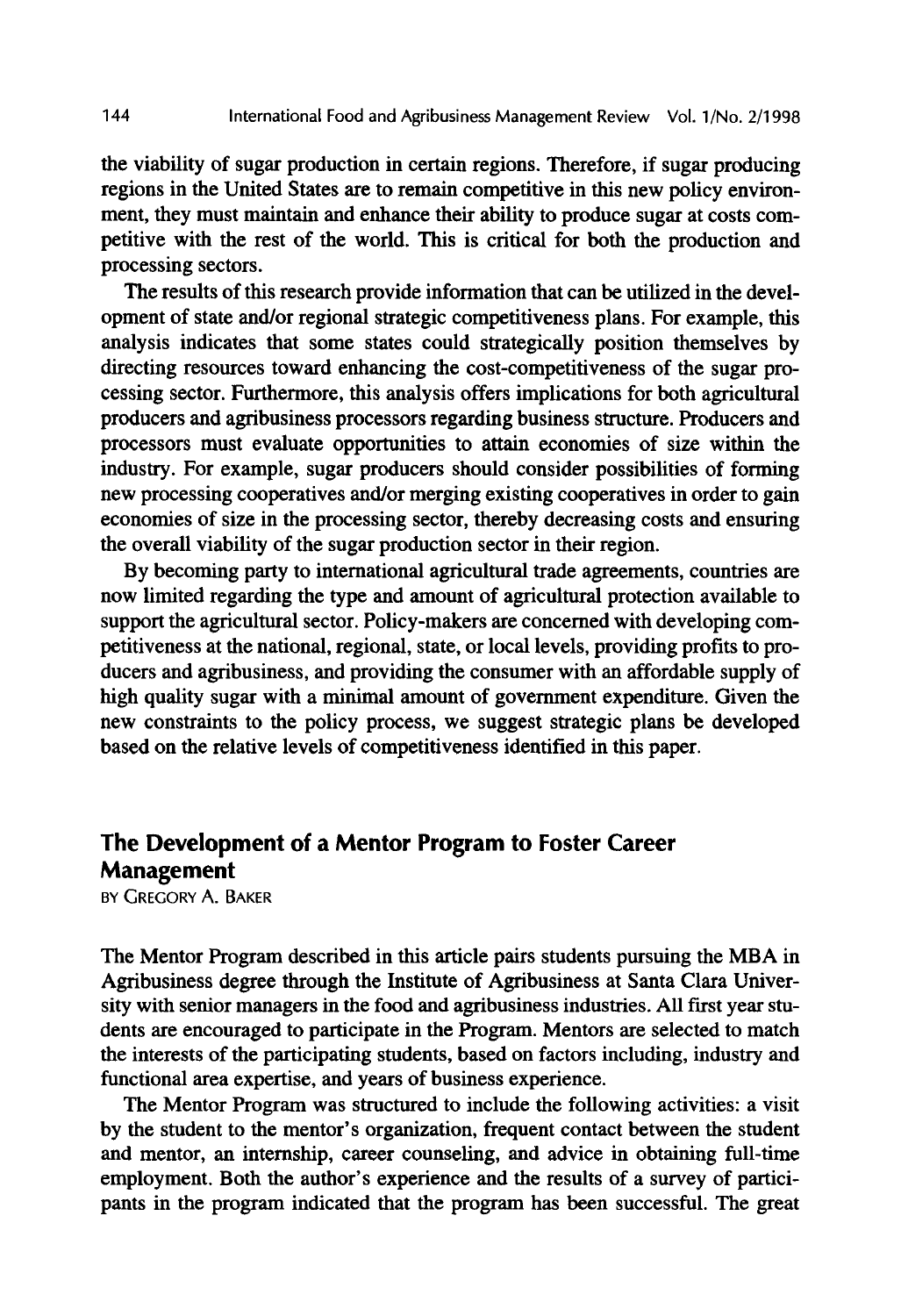majority of students indicated that they had benefitted from their relationship with their mentor.

The mentor-student relationship was shown to be particularly valuable in four areas: career counseling, practical experience, employment opportunities, and networking. Because of their wealth of industry experience, mentors are uniquely qualified to provide career advice. Likewise, students were especially appreciative of the practical experience they received through the Program, most often through an internship or other activities they pursued with their mentors. Upon completion of their degree many students benefitted from advice given to them by their mentor regarding the search for full-time employment. Two students actually took jobs with their mentors' companies. In most cases, the students' participation in the Mentor Program has also provided the basis for developing their professional network.

The Mentor Program has provided many collateral benefits to other academic programs. It has enhanced the existing internship program, made students better prepared for advising, helped them get more out of the services provided by Career Services, and improved the classroom environment. It has also enhanced the reputation of the department providing the program and strengthened the department's ties with industry and alumni.

A major shortcoming of the Program, identified by both students and mentors, was the difficulty in initiating contact with their counterpart. The Program could be improved by providing more structure, including an initial orientation, encouraging participation by both mentors and students at existing departmental events, and by more frequent communication from the faculty coordinator.

## **A Framework for Incorporating Case Writing Assignments in Graduate Agribusiness Courses**

**BY S. SURESHWARAN AND GWEN HANKS** 

Many agribusiness programs are seeking to provide students with relevant experiential learning opportunities through internships, cooperative programs, and/or the use of published case studies analyzed in the classrooms. This has resulted in increased demand for educational materials and techniques which traditionally have been used more often in Colleges of Business than in agricultural programs. This is indicated by the growing number of publications and presentations at professional meetings.

The focus of previous literature has been on using published cases for class discussions. The experiential advantage of the case analysis technique can be made even more vivid and profound for students when they are involved in the actual writing of cases. The core competencies developed during a case writing exercise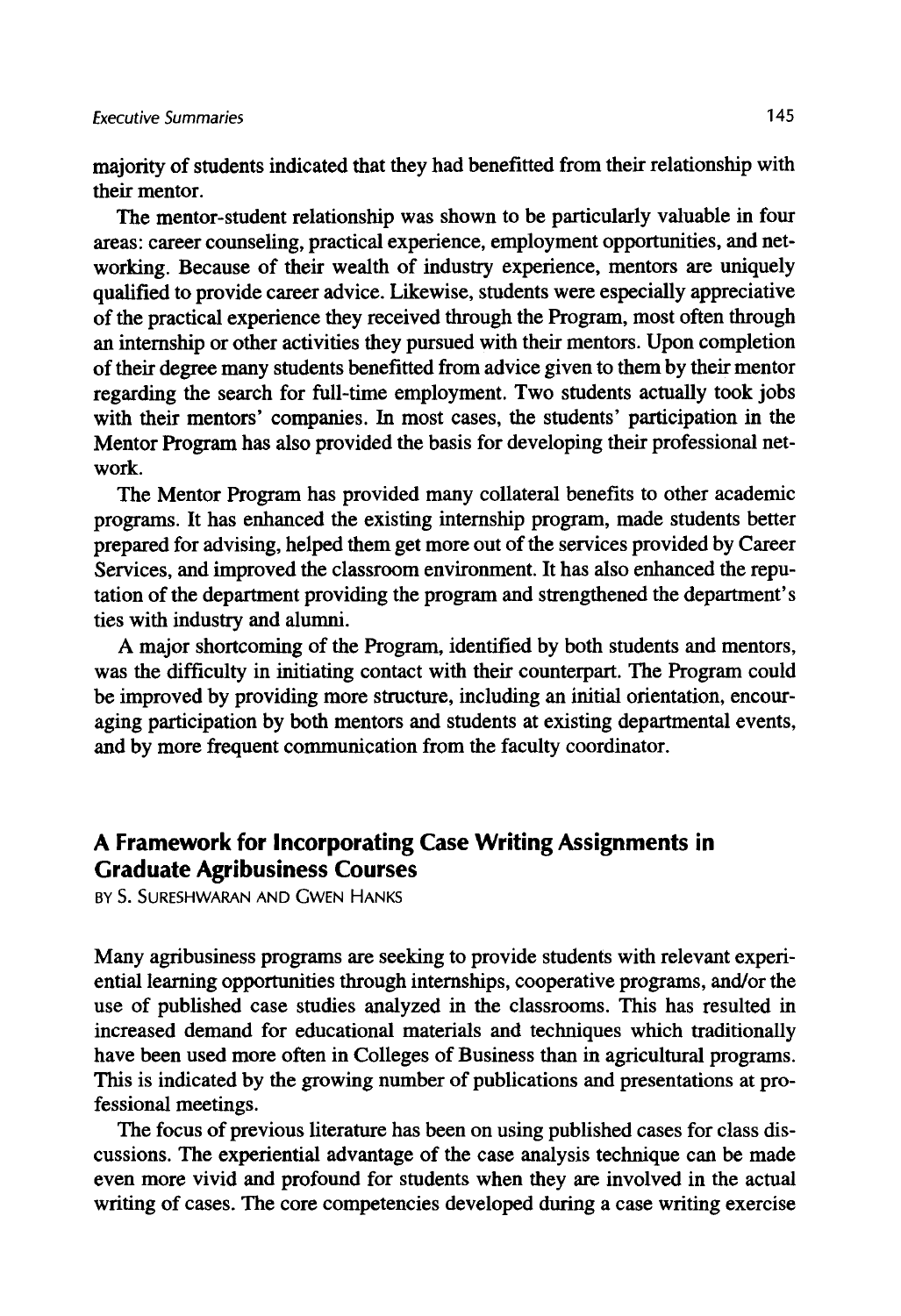are consistent with almost all of the characteristics desired by the world of agribusiness. Furthermore, the participating agribusiness firms benefit from developing a relationship with the school, and in turn, enhance the firm's pool of qualified applicants.

The purpose of this article is to provide a demonstration of how agribusiness students can use case writing as an important and productive part of a research course. A graduate course was selected as the appropriate vehicle for this exercise because of the intensive nature of case writing. This experience is utilized to discuss the issues of class composition and course requirements; develop a framework and step-by-step procedures for including students in the writing of cases; and identify potential problems and challenges which might exist when integrating a case writing assignment into courses. In addition, a brief summary of three case studies is included to provide an overview of the depth and focus of cases written by students.

A total of six case studies were written, three each semester. The majority of the cases written by student groups have resulted in refereed publications or presentations at professional meetings. As a result of this assignment, one student completed a thesis on a closely related topic and has decided to continue toward a higher degree.

The participating faculty benefitted from the learning experience as did the students. The students agreed that this approach should be continued in this course. Students' perceived advantages of writing a case study, instead of a research paper, included: (1) allows students to place themselves in a manager's shoes in a "real world" environment; (2) provides experience of personally interviewing and seeing the food processing facility; and  $(3)$  develops initiative and the ability to think like a manager.

Continuous improvement process requires the development of new methods of instruction to meet the changing needs of students and employers. The experience described in this study indicate the benefits of case writing as perceived by all participants: students, instructors and business mentors. However, the long term benefits of providing experiential learning opportunities to students comes not only from those that were identified by the evaluators, but also from the future competition for quality students and successful job placement of graduates.

## **The Green Company: A Case of Change in Management Structure and Processes in a Small Law and Garden Business**

BY ROGER A. HINSON, R. WES HARRISON, DAVID L. DEEPHOUSE, AND BARBARA D. MINSKY

This case documents the evolution of a small garden center/landscape company located in the Northeast United States toward alternative management structures.